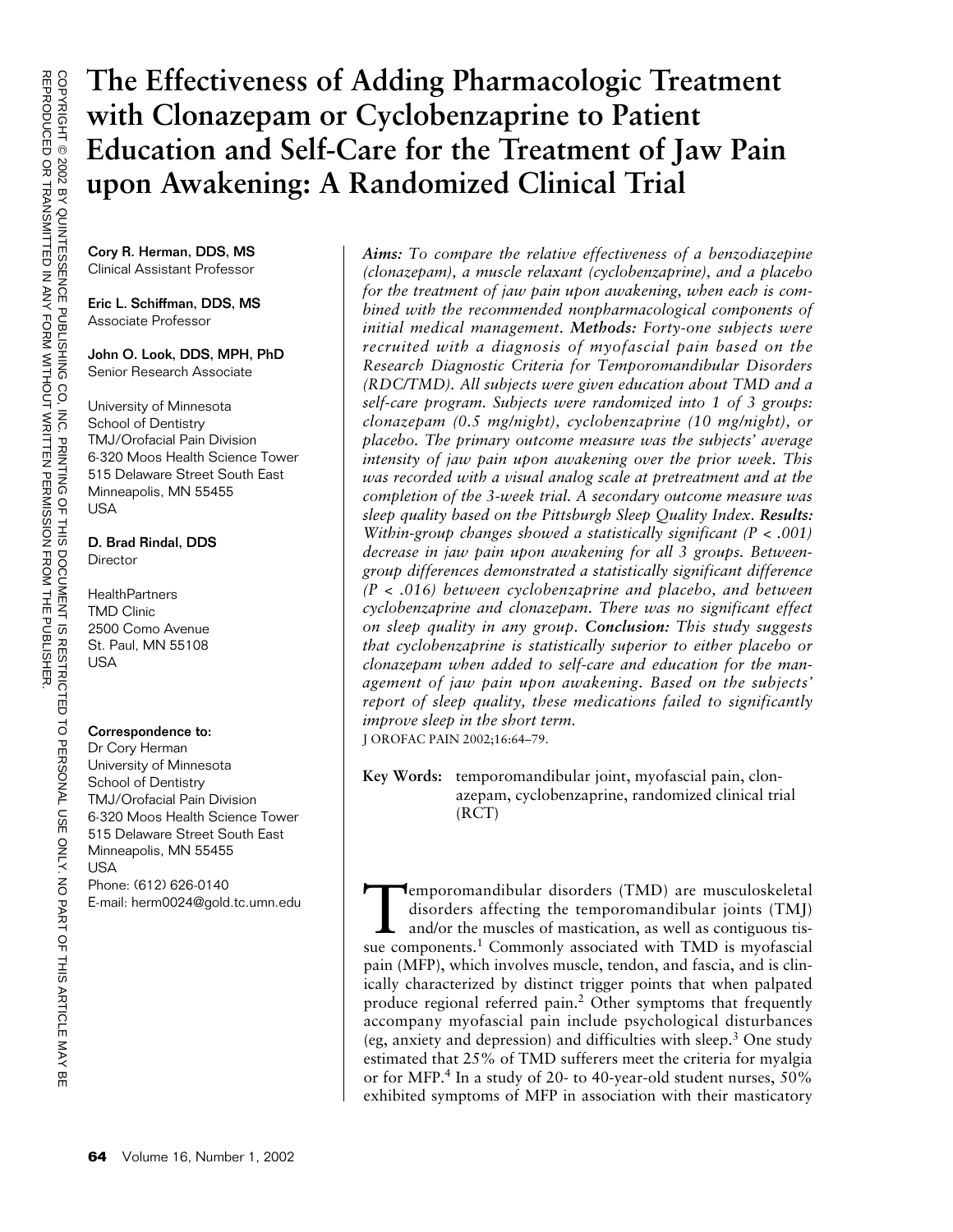muscles.<sup>5</sup> A report on a TMD clinic population revealed that MFP was the most common cause of pain, accounting for 54.6% of chronic head and neck pain in these patients.<sup>6</sup>

Initial medical management is the recommended treatment for patients with symptomatic TMD, and is similar to other musculoskeletal disorders affecting the body. The National Institutes of Health Technology Assessment Conference Statement on the Management of Temporomandibular Disorders recommends that initial attention should be given to the issue of patient education and home-care, including the elimination of oral habits.<sup>1</sup> It also suggests that medications may be a useful initial aid. However, there is a lack of controlled clinical trials to determine the effectiveness of pharmacologic interventions as an adjunct to nonpharmacologic management of symptomatic TMD.

One medication employed for treatment of TMD is clonazepam (Klonopin, Roche Laboratories), a benzodiazepine which is classified as an anticonvulsant and has a pharmacologic profile similar to other anxiolytic/sedative benzodiazepines. The effect of these drugs has been attributed to their interaction with the γ-aminobutyric acid (GABA) and, more specifically, the  $GABA<sub>A</sub>$  receptor subtypes complex.7 Clinically, clonazepam is used not only to control seizures, but also as a mean to control motor or movement disorders (ie, restless leg syndrome), as an anxiolytic, and as a sedative to aid in sleep.

Another medication used in the treatment of TMD is cyclobenzaprine (Flexeril, Merck & Co.), a centrally acting skeletal muscle relaxant that is closely related in structure to the tricyclic antidepressants and that was originally tested as an antidepressant.8 It acts primarily within the central nervous system at the brainstem level through a poorly defined mechanism.9 Recent studies suggest that cyclobenzaprine is a serotonin  $(5-HT<sup>2</sup>)$  receptor antagonist that exerts its muscle relaxant effects due to a central inhibition of serotonergic descending systems.10 Clinically, cyclobenzaprine has been widely used to treat fibromyalgia syndrome, $11,12$ chronic tension type headaches, $13$  and muscle spasm of the cervical and lumbar region.<sup>14</sup> Only 1 study has compared cyclobenzaprine with a benzodiazepine (diazepam) and a placebo.<sup>14</sup> Clinical improvement in signs and symptoms of chronic muscle spasm was observed for both medications as well as the placebo, but there was no statistical difference between the 3 treatment groups.

The aim of this study was to compare the relative effectiveness of clonazepam, cyclobenzaprine, and a placebo for the treatment of jaw pain upon awakening, when each is combined with the recommended nonpharmacological components of initial medical management.

#### Materials and Methods

#### Study Sample

Subjects were recruited at the University of Minnesota School of Dentistry TMJ/Orofacial Pain Clinic, HealthPartners Medical Center TMD Clinic, St. Paul, MN, a private practice (ELS), and by advertisement in the *University of Minnesota Daily.*

Criteria for inclusion of subjects included: *(1)* jaw pain upon awakening, occurring a minimum of 2 days per week; *(2)* a diagnosis of myofascial pain as defined for axis 1 group I of the Research Diagnostic Criteria for Temporomandibular Disorders (RDC/TMD).<sup>15</sup> Concurrent diagnoses of TMJ arthralgia and disc displacement with reduction were allowed; *(3)* a self-report of an average jaw pain intensity in the past week of at least 4 on a visual analog scale (VAS) of 0 (no pain) to 1.0 (worst pain imaginable); *(4)* a self-report of psychological stability (subjects taking antidepressants were considered stable if they reported no current depression, and had been on a stable regimen of psychotropic medications for 3 months); *(5)* an age range between 18 and 65 years.

Criteria for exclusion of subjects included: *(1)* any dental, orofacial problem or TMD not meeting the definition of myofascial pain as defined by the *RDC/TMD*; *(2)* a self-report of persistent depression or an unstable regimen of psychotropic medication of less than 3 months as indicated by their history; *(3)* jaw pain of potential systemic origin as identified by their history (specifically, subjects were asked if they had been diagnosed with fibromyalgia, or if they had widespread pain); *(4)* clinical or radiographic evidence of osseous, odontogenic, or TMJ pathology; *(5)* a report of liver dysfunction, alcoholism, glaucoma, history of seizures, impaired renal function, use of monoamine oxidase inhibitors, acute recovery phase of myocardial infarction, arrhythmia, heart block or conduction disturbances, congestive heart failure, hyperthyroidism, pregnancy, or any other contraindications to clonazepam or cyclobenzaprine (including drug allergies).

Prior to the recruitment of subjects, the first 3 authors underwent a calibration exercise and demonstrated adequate reliability for the relevant clinical examination items necessary to make a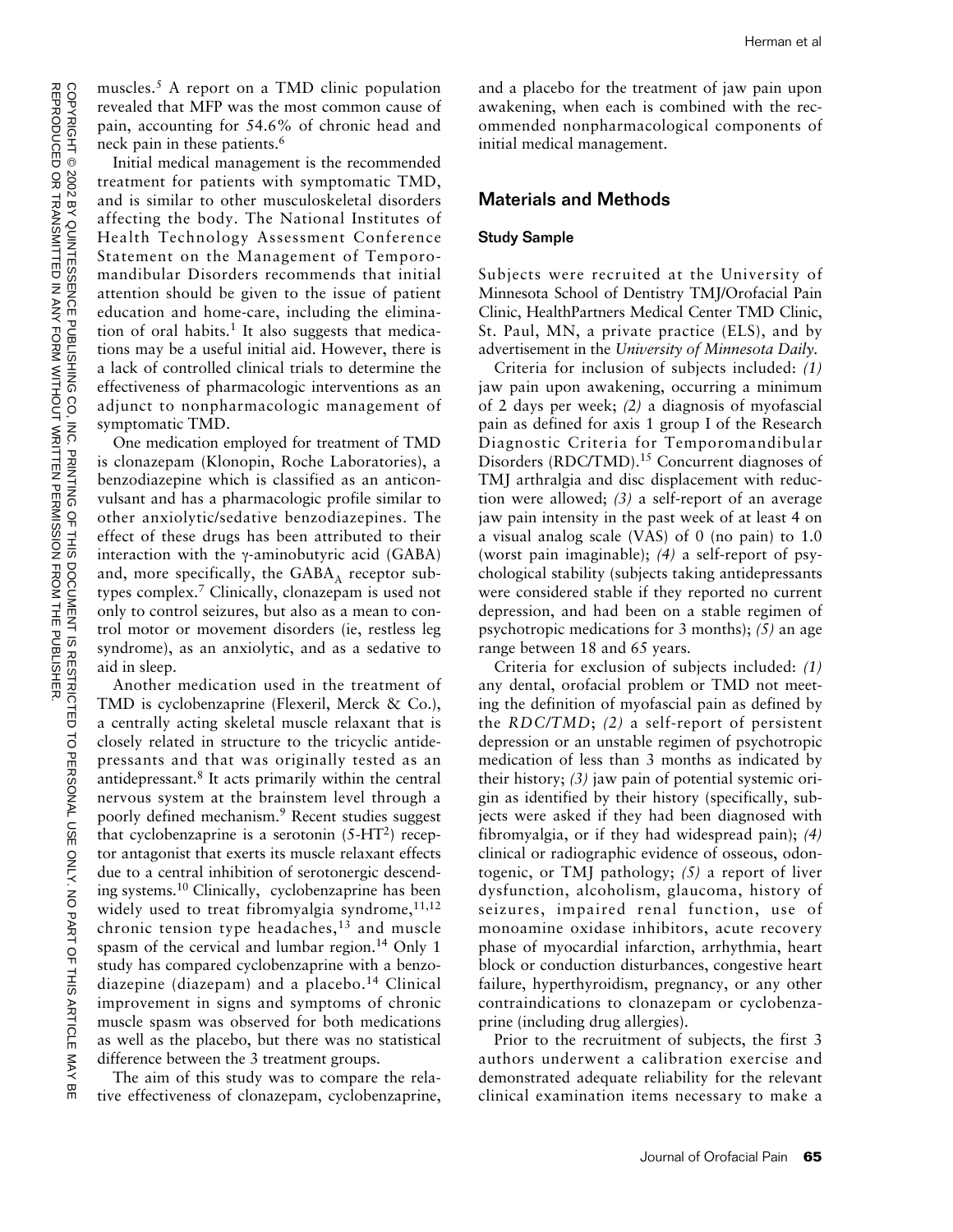| Variable                                           | Clonazepam          | Placebo             | Cyclobenzaprine    | P value for<br>between-group<br>differences |
|----------------------------------------------------|---------------------|---------------------|--------------------|---------------------------------------------|
| Sample Size (n) - Dx of MFP                        | 13                  | 15                  | 13                 |                                             |
| Mean age (SD)                                      | 26.9 (10.1)         | 24.0(4.8)           | 30.3(8.6)          | P > .122                                    |
| <b>Sex</b>                                         | 2 male<br>11 female | 1 male<br>14 female | 5 male<br>8 female | P > .14                                     |
| Diagnosis of TMJ arthralgia                        | 4                   | 5                   | 5                  | P > .6                                      |
| Use of psychotropic medication                     |                     |                     |                    | $P = 1.0$                                   |
| Mean frequency of jaw pain upon<br>awakening (SEM) | 5.5(0.4)            | 4.8(0.4)            | 5.9(0.3)           | P > .17                                     |

**Table 1** Selected Characteristics of Study Subjects by Treatment Group

유

*RDC/TMD* diagnosis for myofascial pain. Their 3 pairwise kappa statistics ranged from 0.81 to 1.0. Out of 47 subjects meeting the criteria for inclusion, 41 consented to participate, including 33 women and 8 men. Table 1 shows by treatment group the age distributions, sex distributions, concurrent TMJ diagnoses, concurrent use of psychotropic medications, and days/week that jaw pain was experienced upon awakening. Subjects were paid a nominal compensation for their participation. This study was reviewed and approved by the Institutional Review Board: Human Subjects Committee, University of Minnesota, Minneapolis, MN and the Institutional Review Board for the HealthPartners Research Foundation.

# Study Design

The study design was a double-blind, placebo-controlled, randomized clinical trial to evaluate the relative effectiveness of adding either cyclobenzaprine or clonazepam to patient education and a self-care program in the management of jaw pain upon awakening. The primary outcome measure was the average intensity of jaw pain upon awakening. The secondary outcome measure was change in sleep quality.

All subjects, including the placebo group, received patient education consisting of explanations of TMD and MFP, and a self-care program administrated by 1 of the first 3 authors. The latter included both written and verbal instructions relative to self-care for masticatory muscle pain.16

Subjects were allocated to their treatment group by means of a randomized block design with the blocking variable being the current use of psychotropic medications. Study dosage was consistent with common clinical practice: Group 1 received 0.5 mg of clonazepam daily, group 2 received a placebo consisting of lactose filler, and group 3 received 10 mg of cyclobenzaprine daily. The capsules were formulated to have the same appearance, and all subjects took 1 capsule 1 hour before bedtime during the 3-week intervention. Neither the treating doctor nor the subject was aware of the treatment assignment until completion of the intervention.

# Data Collection

Data collection was performed at baseline and at the 3-week follow-up by means of 2 standardized self-report questionnaires: (1) Symptom Severity Index (SSI) for jaw pain, TMJ pain, and temple pain, which is a valid and reliable self-report questionnaire,17,19,20 and (2) the Pittsburgh Sleep Quality Index (PSQI),<sup>18</sup> a 19-item self-report questionnaire used to assess sleep quality and disturbances. The primary outcome measure in this study was the pain sensory intensity VAS, 1 of 5 VAS included in the SSI. In addition, a record was kept for each subject consisting of any reported side effects from their assigned medication, as well as whether they felt a need for further treatment at the end of their 3-week intervention.

# Data Analysis

The data analysis for jaw pain sensory intensity and sleep quality included an unadjusted analysis for within-group changes over time (paired *t* test), and between-group differences as to mean change from baseline (2-sample independent *t* test). Alpha was set at  $0.05/3 = 0.017$  to reduce the likelihood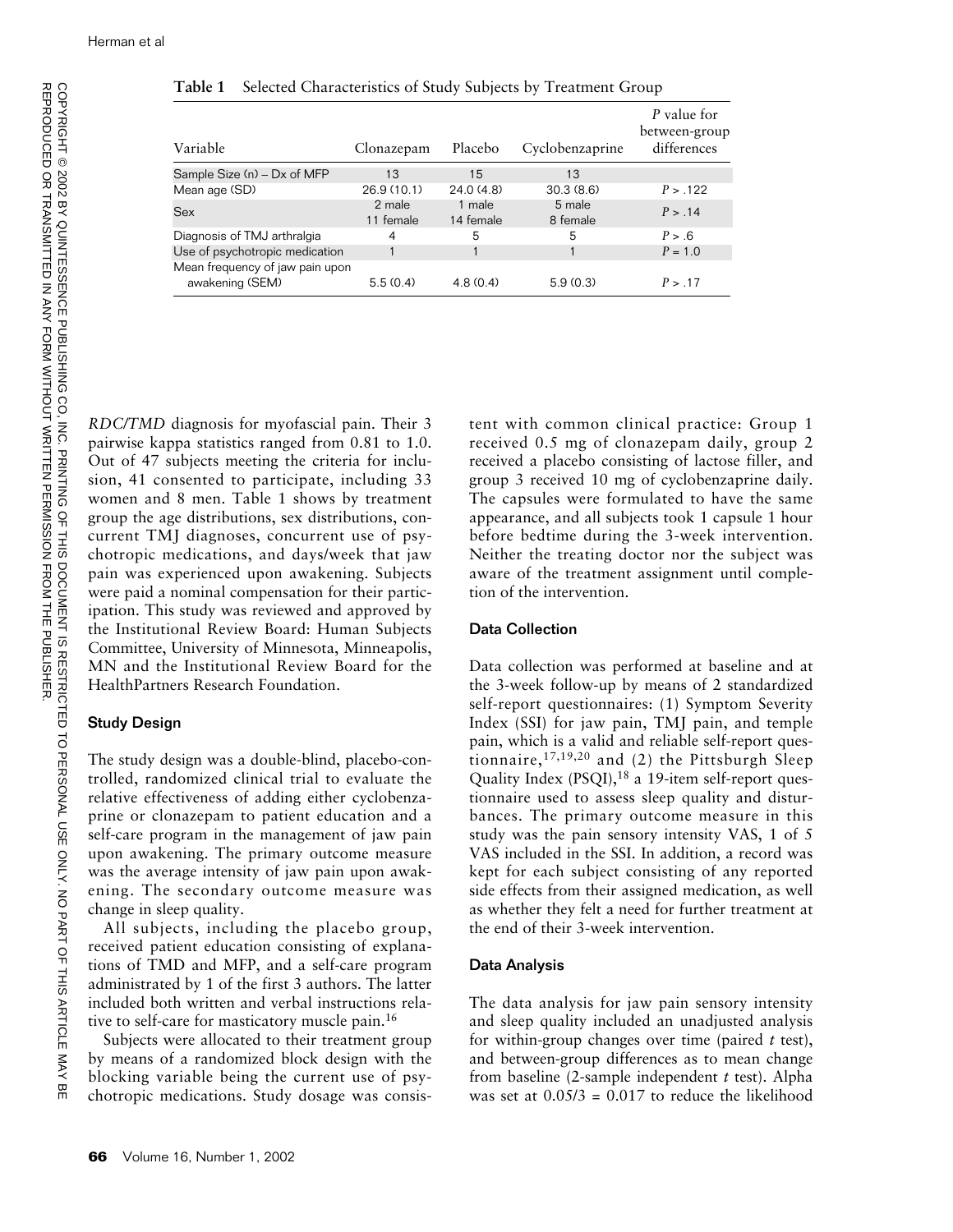|                                        | Pretreatment<br>mean (SEM)                            | Posttreatment<br>mean (SEM) | Change from baseline<br>mean (SEM) | P value for within-<br>group differences |
|----------------------------------------|-------------------------------------------------------|-----------------------------|------------------------------------|------------------------------------------|
| Jaw pain intensity                     |                                                       |                             |                                    |                                          |
| Group $I(n = 13)$ Clonazepam           | 0.48(0.05)                                            | 0.28(0.06)                  | 0.20(0.04)                         | $P = .0007$                              |
| Group $\parallel$ (n = 15) Placebo     | 0.50(0.04)                                            | 0.30(0.05)                  | 0.20(0.04)                         | $P = 0.0003$                             |
| Group III (n = 13) Cyclobenzaprine     | 0.62(0.04)                                            | 0.17(0.05)                  | 0.45(0.07)                         | $P = .0001$                              |
| P-value for pairwise                   | $\vert$ vs $\vert\vert\vert - P < .054$               | All contrasts               | $  \text{vs }      - P < .004$     |                                          |
| contrasts between groups               | $\vert \vert \vert$ vs $\vert \vert \vert - P < 0$ 61 | P > .06                     | $I_1 \vee S I_1 - P < 0.004$       |                                          |
| PSQ Index                              |                                                       |                             |                                    |                                          |
| Group $I(n = 13)$ Clonazepam           | 6.54(0.97)                                            | 5.92 (0.90)                 | 0.62(0.62)                         | P > .3                                   |
| Group $\parallel$ (n = 15) Placebo     | 5.80 (0.89)                                           | 4.60(0.62)                  | 1.20(0.60)                         | P > .06                                  |
| Group III ( $n = 13$ ) Cyclobenzaprine | 7.23 (0.89)                                           | 5.08 (0.67)                 | 2.15(0.79)                         | P < .02                                  |
| $P$ value for pairwise                 | All contrasts                                         | All contrasts               | All contrasts                      |                                          |
| contrasts between groups               | P > .2                                                | P > 0.2                     | P > 1                              |                                          |

**Table 2** Pretreatment, Posttreatment, and Change from Baseline Means for Jaw Pain Intensity upon Awakening and Pittsburgh Sleep Quality Index (PSQI) by Treatment Group

of a Type I error. A trend toward statistical significance was defined as .017 < *P* < .05. The adjusted analysis was performed with Proc GLM (SAS Institute) to control for age, sex, and between-subject differences for the outcome variable at baseline.

#### **Results**

The final sample consisted of 33 women and 8 men with no subject dropouts or withdrawals. As shown in Table 1, there was no statistically significant baseline difference in terms of age, sex distributions, concurrent diagnoses of TMJ arthralgia, concurrent use of psychotropic medications, or for days/week with jaw pain upon awakening. In each group, just 1 subject was being treated concurrently with a psychotropic drug for depression. As shown in Table 1, the mean frequency of jaw pain upon awakening varied between 4.8 and 5.9 days per week. Despite the randomization process, there were differences at baseline for jaw pain intensity upon awakening that tended toward significance. As shown in Table 2, the difference between the clonazepam group (0.48) and cyclobenzaprine group  $(0.62)$  had a *P* value < .054, and the difference between the placebo group (0.50) and the cyclobenzaprine group (0.62) showed *P* < .061.

Within-group changes over the 3-week intervention were statistically significant for all 3 groups (Table 2). Patients in group 3 who received cyclobenzaprine in addition to patient education and the self-care program experienced a decrease in jaw pain from a baseline mean score of 0.62 to 0.17, or a 72.7% decrease. Patients in group 1



**Fig 1** Change in intensity of jaw pain upon awakening (unadjusted means and standard error measure by treatment group).

who received clonazepam in addition to the nonpharmacologic intervention decreased from a mean jaw pain of 0.48 to 0.28, or a 40.1 % decrease. Patients in group 2 who received the placebo performed similarly, decreasing from a mean jaw pain of 0.50 to 0.30, a 40.2% improvement. The magnitude of mean change from baseline for the cyclobenzaprine group (0.45) was significantly greater than for either the placebo group  $(0.20)$  or the clonazepam group  $(0.20)$ . The improvements observed within groups and the differences between groups are depicted in Figure 1.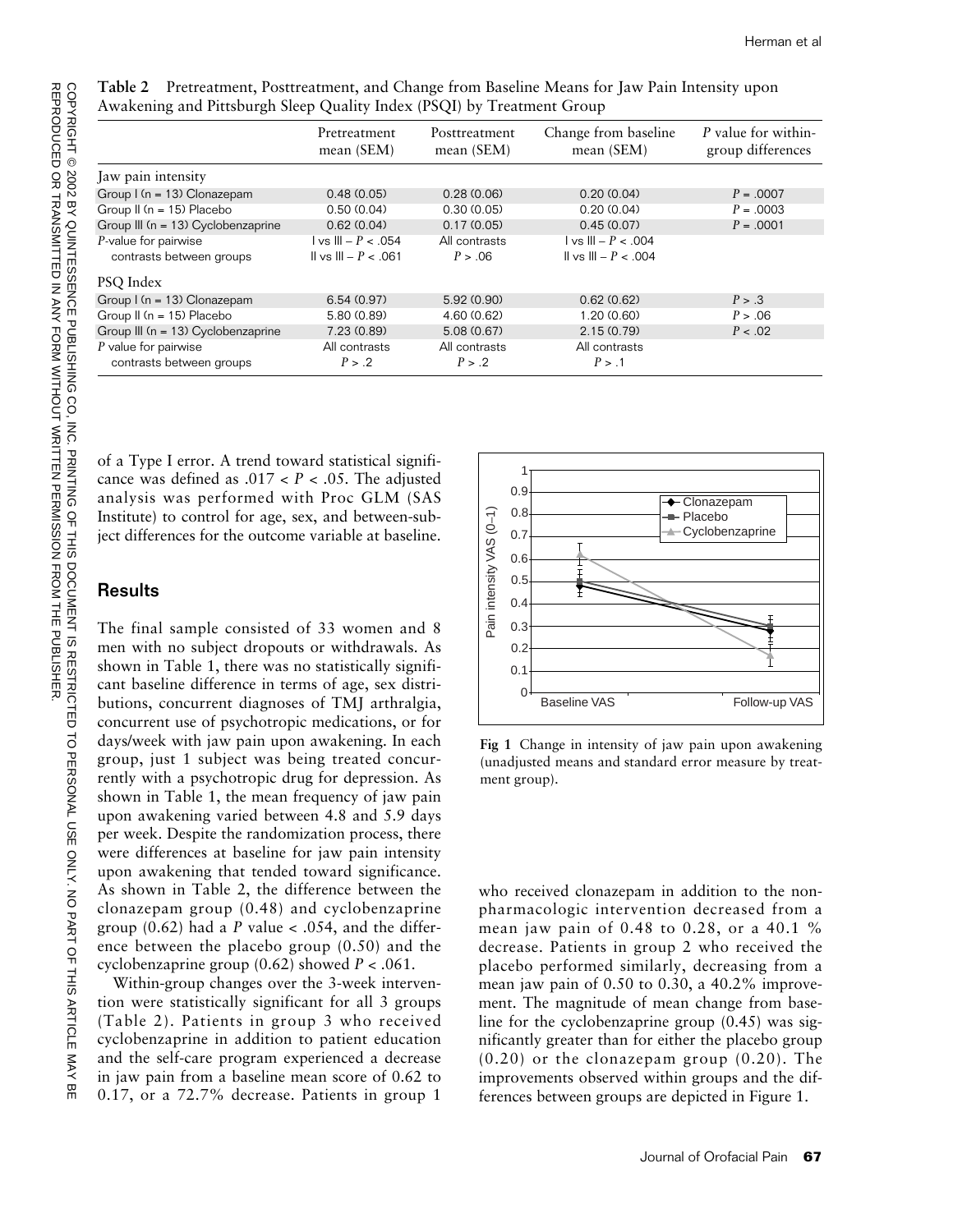Although the observed decreases over time in jaw pain intensity differed statistically between treatment groups, the 3 treatment groups were relatively grouped together with respect to their observed posttreatment means for jaw pain intensity. There was no statistical difference  $(P > .1)$ between a mean score of 0.30 for placebo, 0.28 for clonazepam, and 0.17 for cyclobenzaprine. However, an adjusted analysis was performed to control for baseline differences in the intensity of jaw pain upon awakening as well as differences in the age and sex distribution. After this adjustment, the least squares post-treatment estimates and SEM were 0.32 (0.04) for the clonazepam group, 0.34 (0.05) for the placebo group, and 0.12 (0.05) for the cyclobenzaprine group. The adjusted outcome associated with the cyclobenzaprine was statistically superior to that associated with either clonazepam or the placebo  $(P < .016)$ .

The PSQI, having a possible score range of 0 to 21, was used to measure sleep quality. Participant baseline scores ranged from 1 to 17. The results show that participants who received cyclobenzaprine had a mean baseline score of 7.23 and a mean decrease of 2.15 that tended toward statistical significance  $(P < .02)$ . The group that received clonazepam had a baseline mean of 6.54 with a nonsignificant mean decrease of 0.62 (*P* > .3), while the group that received placebo had a baseline mean of 5.80 with a nonsignificant mean decrease of 1.20 (*P* > .06). Sixty-six percent (27 out of 41) of participants had a global PSQI score of >5 at baseline that, according to Buysse et al, $18$  suggests poor sleep quality. Following the intervention period, 61% (25 out of 41) of participants obtained a PSQI score of >5, indicating that poor sleep quality had not been relieved by the intervention.

Subjects for all 3 groups reported side effects from their assigned medications. Eight subjects (62%) of those receiving cyclobenzaprine reported side effects including morning drowsiness, dry mouth, and nightmares, while 5 subjects (40%) receiving clonazepam reported side effects including morning drowsiness and headache. Three subjects, or 20%, who received placebo in addition to education and self-care, reported side effects including drowsiness, dry mouth, and an increase in premenstrual symptoms. The frequencies of subjects reporting side effects were not statistically different (chi-square =  $1.42$ ;  $P > .23$ ). No subjects reported side effects that interfered with their daily routine, or required a need to decrease their medication dosage.

All participants reported being compliant with taking their prescribed capsules. All participants

reportedly made some effort to implement a selfcare regimen. This ranged from watching daytime oral habits to discontinuing gum chewing, eating a "pain-free" diet, and modifying sleep position. The range of unused study medication at closure was from 0–4 capsules/subject.

Following completion of the intervention period, 7 out of 13 subjects in the clonazepam group felt a need for further treatment. By way of comparison, 6 out of 15 subjects in the placebo group and 3 out of 13 in the cyclobenzaprine group felt likewise. The difference in these proportions was not statistically significant (chi-square  $= 2.52$ ;  $P > .11$ ).

# **Discussion**

This study is the first randomized clinical trial assessing cyclobenzaprine in a TMD population with a primary muscular disorder. The results of this study show that cyclobenzaprine is more effective ( $P < .016$ ) than clonazepam or a placebo when given in addition to patient education and a home self-care program for the management of jaw pain upon awakening.

It is reasonable to question whether the statistically significant mean improvement for all 3 of the treatment groups should also be considered to be clinically significant. Unpublished data from the TMJ/Orofacial Pain division at the University of Minnesota indicate that a difference in jaw pain intensity of 2 points (0.2 in the SSI score) is the minimum difference that may be clinically meaningful to subjects. This would suggest that, on average, subjects in the placebo and clonazepam groups would likely be aware of a meaningful improvement; in fact, approximately half of them felt that further treatment was not necessary after just a 3-week intervention. Furthermore, the average improvement reported by the cyclobenzaprine group was more than twice that of both the clonazepam and placebo groups. This improvement was again illustrated when only 3 subjects in the cyclobenzaprine group felt a need for further treatment.

In the present study, all subjects reported that palpation of their muscles duplicated their jaw pain complaints, and pointed to their masseter muscles as the source of their primary pain. Within the limits of this examination technique, one can conclude that their pain was primarily muscular in origin. The rationale for treating such patients with cyclobenzaprine has been discussed in the literature as well as the possible mechanisms by which it may affect myofascial pain and the resul-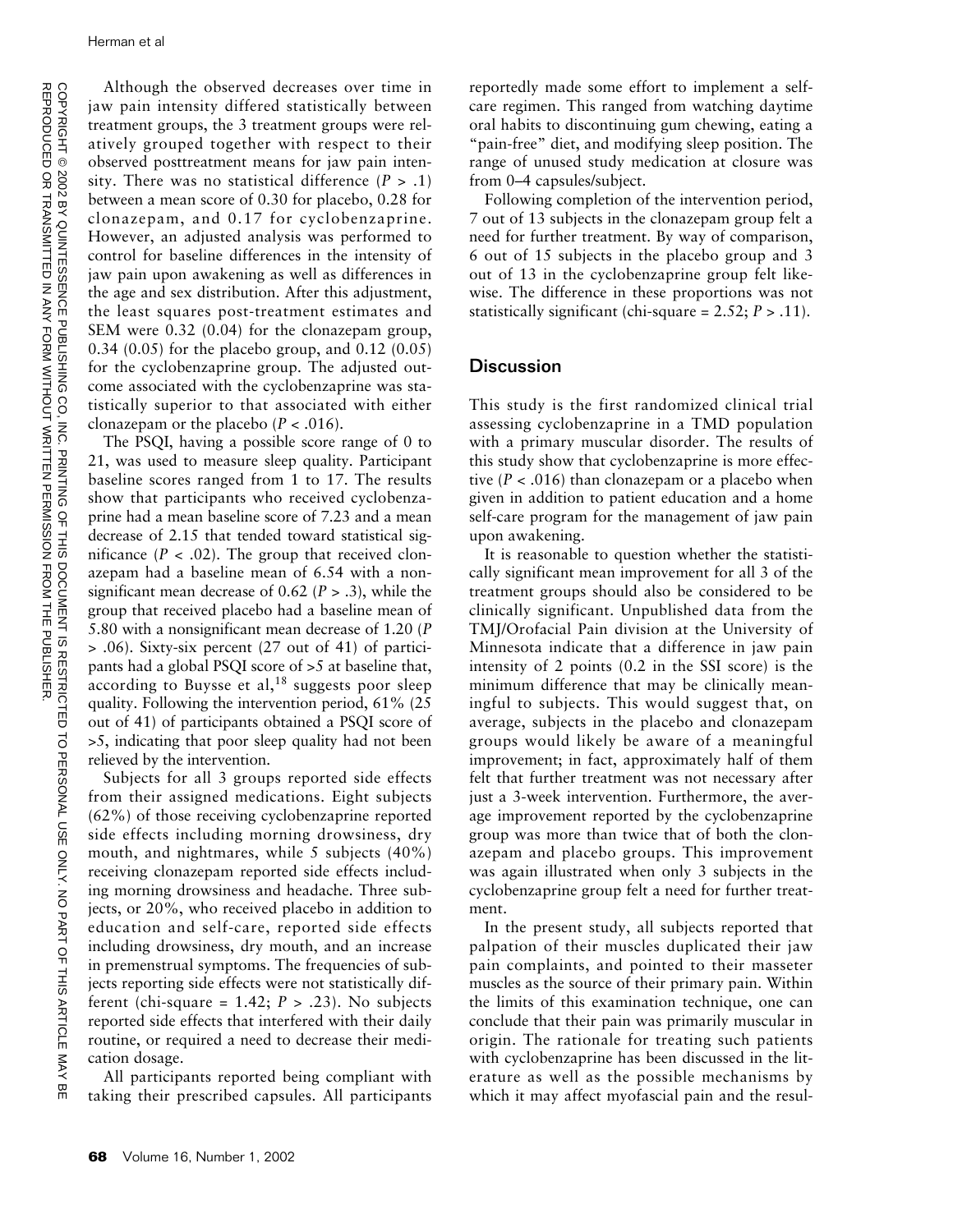tant symptoms of jaw pain upon awakening. According to Ellenbaas, $20$  cyclobenzaprine relieves skeletal muscle spasm of local origin without interfering with muscle function. It has been demonstrated to be an effective skeletal muscle relaxant whose major site of action is supraspinal.<sup>8,10,21</sup> In addition, pharmacologic studies in animals have shown a similarity between the effects of cyclobenzaprine and its structural analog, the tricyclic antidepressants. These effects include norepinephrine potentiation, potent peripheral and central anticholinergic effects, and sedation.<sup>9</sup> However, this study was of 3-weeks' duration and as such did not evaluate the effects of long-term use of these medications. In addition, the effects of long-term use of these medications are unknown. In the long-term management of persons with chronic jaw pain upon awakening, other treatment options should be considered that include intraoral appliances and physical and cognitive behavioral therapy.

This study failed to find the benzodiazepine (clonazepam) to be more effective than a placebo. As such, this finding appears to be in conflict with past clinical research. One study found that diazepam, another benzodiazepine, is effective for chronic orofacial pain of myogenic origin.22,23 These investigators compared diazepam, ibuprofen, and a combination of diazepam and ibuprofen to placebo in a 4-week, double-blind trial. The decrease in orofacial pain, as measured on a VAS, was significantly greater for both diazepam groups than for the ibuprofen and placebo groups. Additional clinical research has led to recommendations for a 2- to 4-week course of benzodiazepines, including clonazepam, for patients whose pain appears to be of musculoskeletal origin.<sup>24</sup> One double-blind randomized clinical trial tested clonazepam in subjects with TMJ disc dislocations, TMJ arthralgia, and concurrent myofascial pain.<sup>25</sup> Self-reports revealed a reduction in pain at all sites assessed, with several areas reaching significance despite the small sample size of 10.

It must be noted that clonazepam's primary indication is for controlling seizures. Because of its sedating properties, it has also been used for sleep disturbances. Unlike clonazepam, diazepam is a proven skeletal muscle relaxant, as is cyclobenzaprine.14,26 Herein may lie the answer as to why cyclobenzaprine was observed to be more effective than clonazepam in the treatment of jaw pain upon awakening. Based on the results of this and previous studies,14,22,23,26,27 there is evidence that medications which aid in muscle relaxation and sedation may be effective for treating the symptoms of mas-

ticatory pain of myogenic origin. This study also suggests that medications that do not allow for relaxation of the muscles may not offer adequate pain relief under these conditions. In agreement with previous studies,  $28,29$  the pain improvements seen for all 3 groups reinforce the importance of patient education and a home self-care regimen for the management of myofascial pain.

The subjects in this study with jaw pain upon awakening had a significantly higher global PSQI score when compared to healthy pain-free controls without sleep complaints.<sup>18</sup> This is consistent with findings of other studies evaluating sleep disturbances in persons with musculoskeletal disorders.30 Even though the mean sleep quality for the subjects in this study improved, the average sleep quality was still close to the range of poor sleep (> 5) at study closure. Clearly, complex interactions appear to exist between sleep and musculoskeletal pain conditions. Clarification of the exact mechanism by which sleep is disturbed in people with jaw pain upon awakening represents an important area for future research.

There may be several possible explanations as to why sleep quality as measured by the PSQI failed to improve more for the subjects of this study. Neither cyclobenzaprine nor clonazepam is primarily indicated for use in sleep disturbances. Moreover, the dosages specified for this study were intended to affect pain, but a higher dose may be required to be effective for sleep problems. It might also be that a greater length of time would be required to see significant improvement in sleep, since some improvement was observed over the duration of this intervention. Finally, the use of a subjective sleep measure relies on memory, and thus is subject to a recall bias that could be associated with a pattern of poor sleep.

While this study clearly suggests that cyclobenzaprine may be an effective adjunct for the management of jaw pain upon awakening, several limitations should be considered when interpreting the results. First, this is the initial clinical trial evaluating this specific application of cyclobenzaprine, and as such it should be repeated, preferably with the addition of a no-treatment group for comparison. Second, most of the study population (73%, or 30 of 41) was drawn from responders to a newspaper advertisement, and may not represent actual patient populations. Third, subjective selfreport measures cannot be objectively verified for accuracy, although subjective reports may be the most important outcome measure in pain management. As retrospective measures, these measures would also be subject to recall bias, and may vary